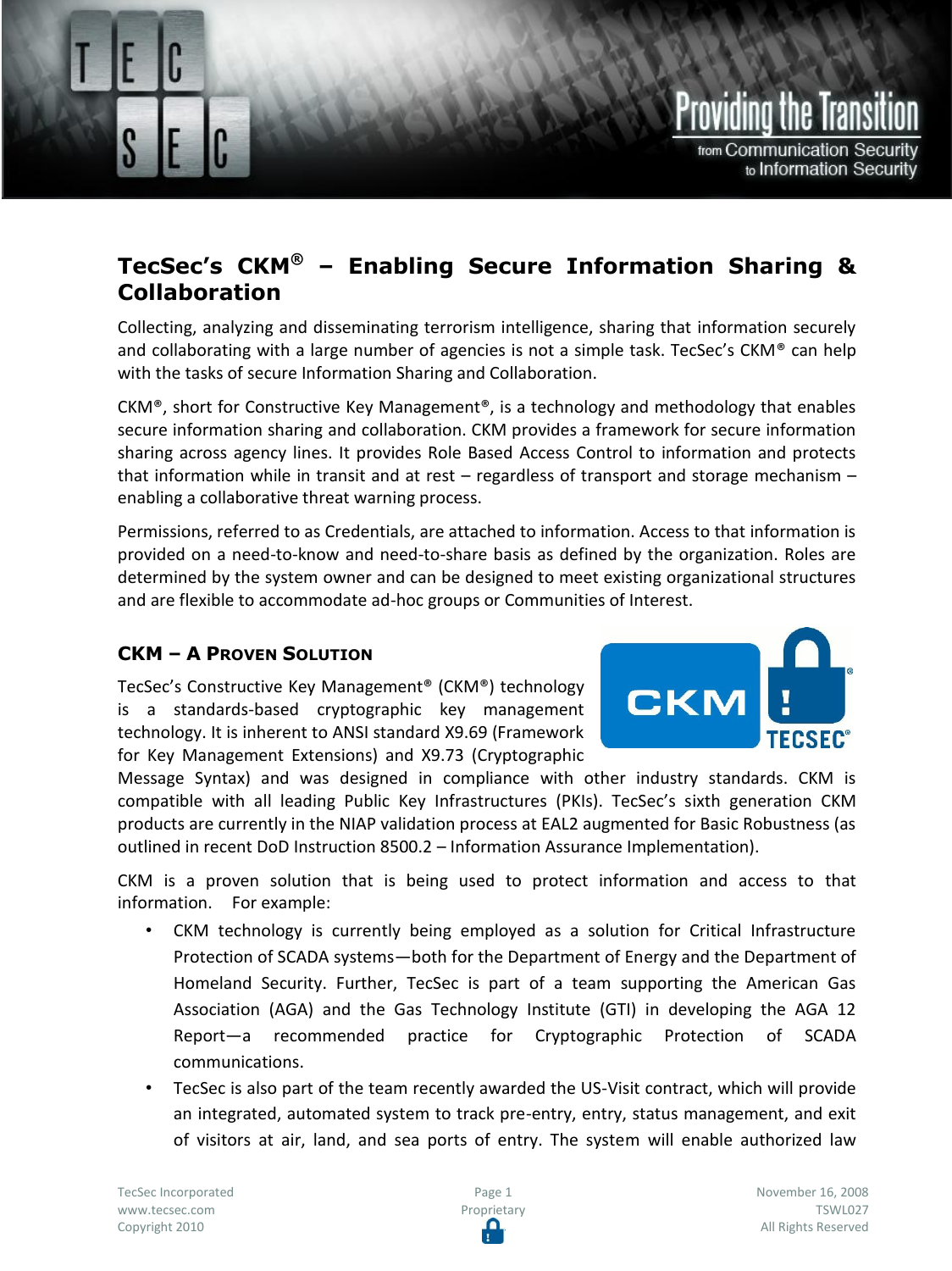enforcement and intelligence personnel to access entry and exit data, as well as reports and actions on foreign nationals who have overstayed their legal duration.

- CKM technology is a standard for the network of the federal agency administering Medicare/Medicaid, CMS (Centers for Medicaid and Medicare Services). Incoming and outgoing personal healthcare information (and stored data) that must meet the Privacy and Confidentiality requirements of HIPAA (Health Insurance Portability and Accountability Act) is becoming CKM protected.
- Boeing Digital Cinema (BDC). The technology and software is used to protect digital movies through the content distribution system.

### **ABOUT TECSEC**

TecSec®, Incorporated, founded in 1990, is a privately held company located just outside of Washington, DC. Through a large library of patents and still growing intellectual property, TecSec provides: (1) Information Assurance products for the network and desktop, (2) Information Management and Dynamic, Assured Information Sharing through cryptographically enforced Role Based Access Control (RBAC) and (3) CKM Enabled® Solutions, for example, for Digital Rights Management (e.g. secure distribution of Hollywood movies) and for Critical Infrastructure Protection (e.g. SCADA, Utilities).

#### **SUMMARY**

In summary, CKM® addresses the challenges of secure Information Sharing and Collaboration and provides:

- Differentiated Role Based Access Control to information on a need-to-share and need-to-know basis – enforced through cryptography
- Content Protection at the Object Level
- Protection of information in transit and at rest regardless of transport mechanism or storage device
- Available on-line and off-line
- Secure communication and collaboration for Communities of Interest

#### **AN EXAMPLE OF SECURE INFORMATION SHARING AND DISSEMINATION**

A threat is received at the Federal Level and analyzed. A Threat Alert needs to be dispersed to all agencies and accessed on a need-to-know and need-to-share basis.